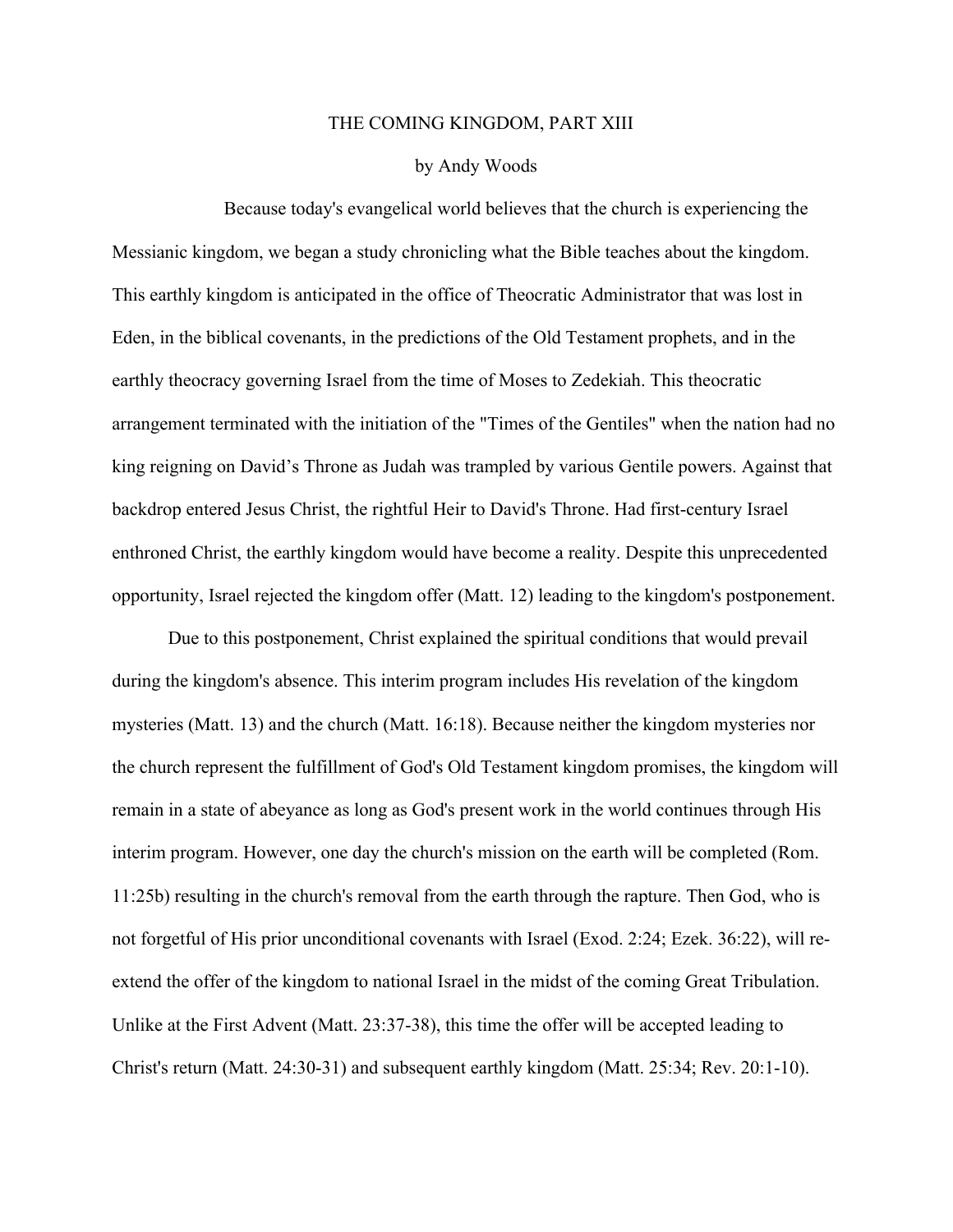Revelation therefore explains how the world will eventually transition from the rule that Satan has had over the world ever since the Fall in Eden (Luke 4:5-8; 2 Cor. 4:4; Eph. 2:2; 1 John 5:19) to the future time in history when God and His people "will reign upon the earth" (Rev. 5:10b). Revelation 11:15 well captures this theme when it says, "The kingdom of the world has become *the kingdom* of our Lord, and of His Christ; and He will reign forever and ever."

## ESTABLISHMENT OF THE KINGDOM

As mentioned in earlier installments, one of the significant purposes of the "Great Tribulation Period" is to bring Israel into a right relationship with her Messiah so that the Messianic kingdom can come to planet earth. As previously stated, unlike at the First Advent, this time the offer will be accepted leading to Christ's return (Matt. 23:37-39) and subsequent earthly reign (Matt. 25:34; Rev. 20:1-10). During this glorious one-thousand year era, everything that was promised in the Abrahamic and Davidic Covenants will find a literal fulfillment when Christ will rule the world from David's Throne (Matt. 25:31) in Jerusalem (Zech. 14:16-18). This time period represents the restoration of the office of Theocratic Administrator lost in Eden. God the Father will govern the last Adam, or God the Son, who in turn will govern the world on the Father's behalf.

Israel's covenants will find their fullest expression during this Age. All that God intended for the earthly theocracy of the Old Testament era will come to fruition not only for Israel, but also for the entire world. The Times of the Gentiles will be brought to an end as Israel will be head again over the nations (Isa. 14:1-2; 60:10, 12, 14, 16). All of the kingdom truths predicted by the Old Testament prophets will become a reality. All that Christ wanted to do for Israel at His first Advent (Matt. 23:37) will come to pass at the Second Advent (Matt. 24:31). With Satan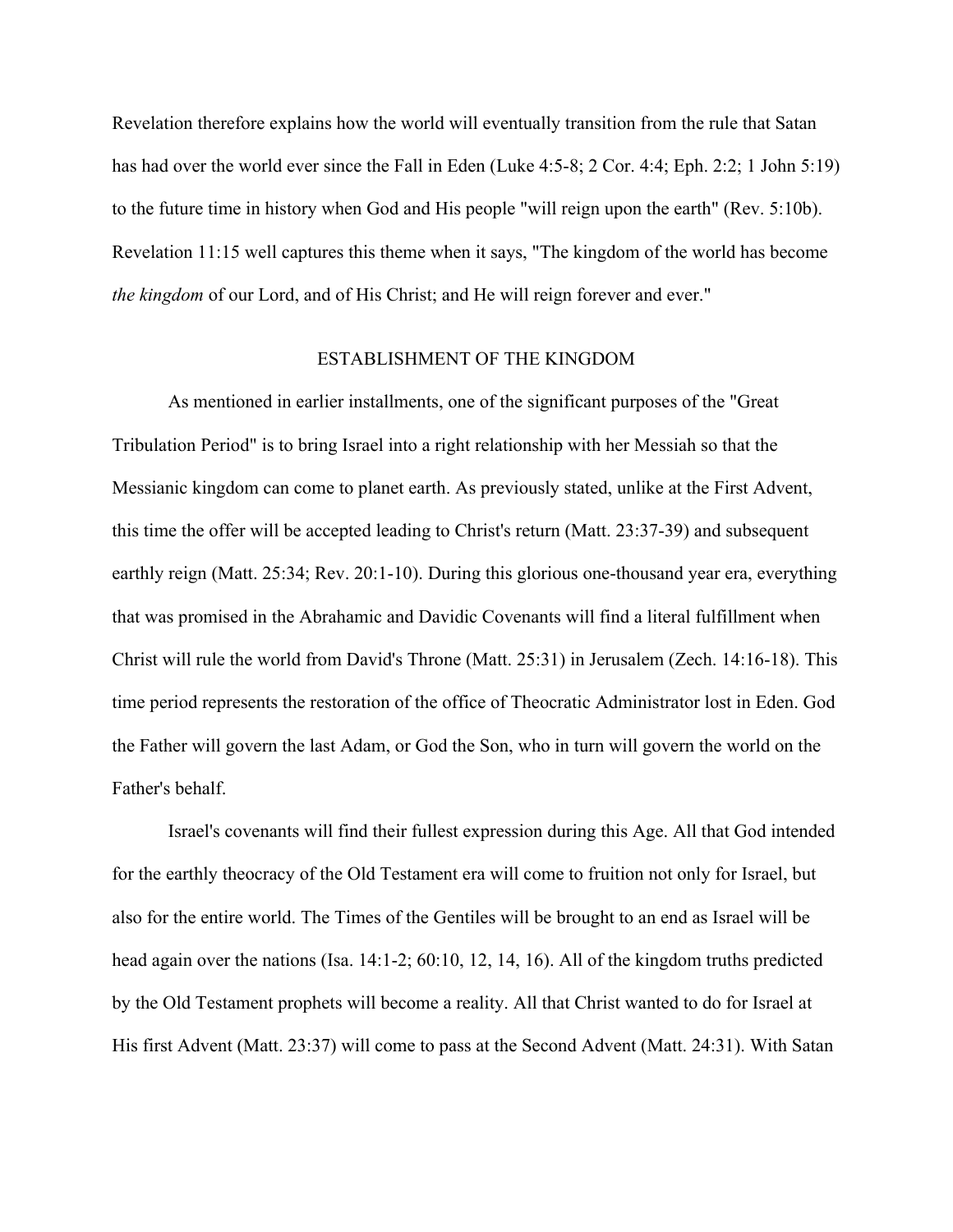bound during this period (Rev. 20:1-3), the earth will finally be exonerated from the long bondage it has suffered under since the Edenic Fall.

## ONE THOUSAND YEARS MEANS ONE THOUSAND YEARS

The passage that typically comes to mind when discussing Christ's millennial reign is Revelation 20:1-10. As explained throughout this series, most of the information regarding the conditions of the millennial kingdom have already been anticipated and explained in prior Scripture, especially the Old Testament. Yet, Revelation 20:1-10 provides an important detail since it is the only passage that specifies the kingdom's duration of one-thousand years. Here, John makes six references to the kingdom's one-thousand year length. Many commentators attach little significance to the expression "thousand years" on the grounds that this number should be interpreted non-literally. Their thinking is that since Revelation is a symbolic book, the number "one thousand" should also be rendered non-literally. Postmillennialist Kenneth L. Gentry is typical among these allegorical commentators:

> The proper understanding of the thousand year time frame in Revelation 20 is that it is representative of a long and glorious era and is not limited to a literal three hundred and sixty-five thousand days. This figure represents a perfect cube of ten which is the number of quantitative perfection $1$

Yet, there are valid textual reasons for taking the number "one thousand" literally. At least four come to mind. **First**, John knows how to use indefinite concepts when he wants to. In verse 8, John uses the simile "*like* the sand of the seashore" to describe the number of those involved in the final rebellion. Yet such a conspicuous figurative expression is absent in any of John's six uses of "thousand years." Moreover, John, in Revelation 20:3 says Satan will be

 <sup>1</sup> Kenneth L. Gentry, *He Shall Have Dominion: A Postmillennial Eschatology*, 2nd and rev. ed. (Tyler: TX: Institute for Christian Economics, 1997), 347.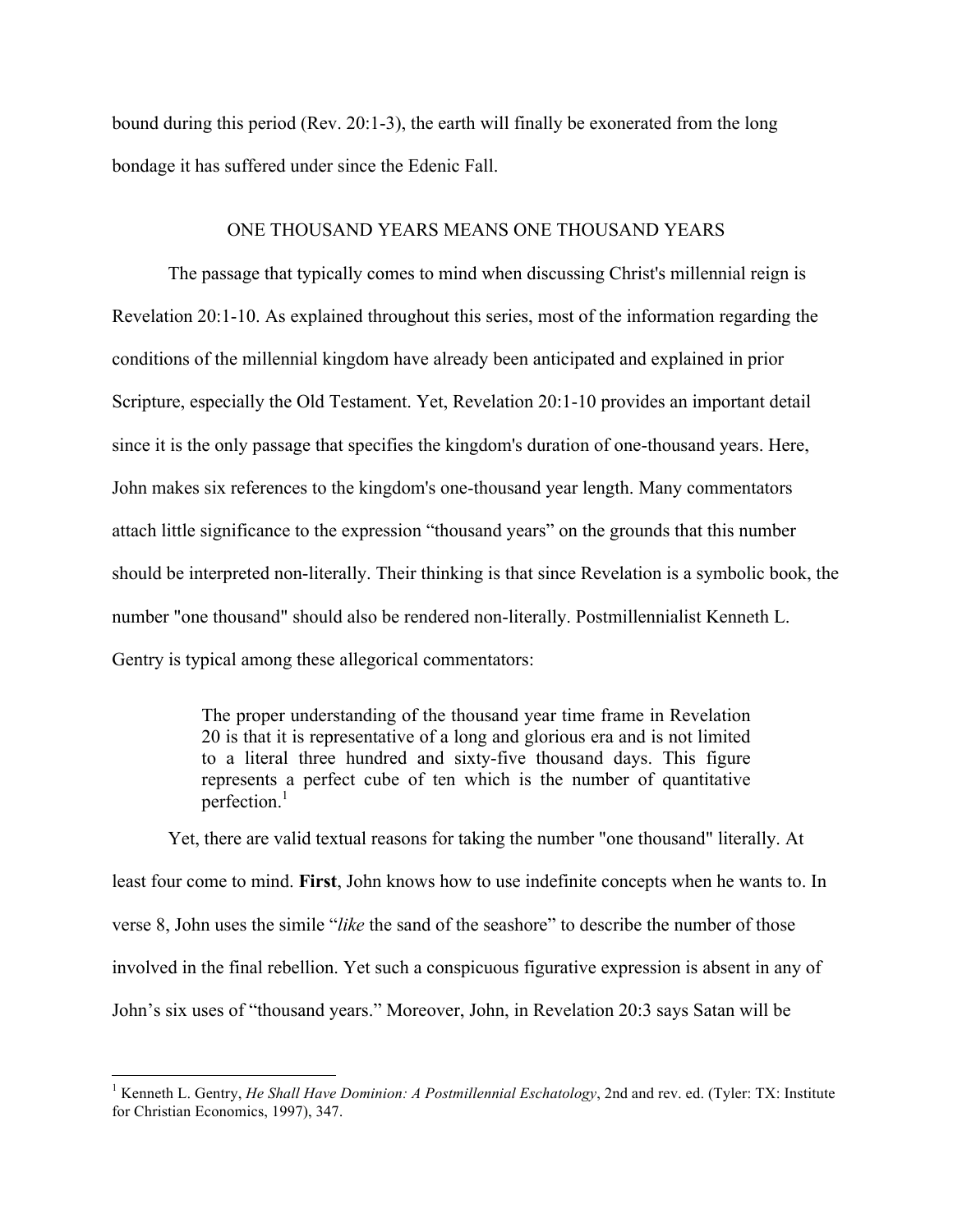released for "a short time" (*mikros chronos*). Had John wanted to indicate the Millennium will last "a long time" it would have been very easy for him to do so. In fact, other biblical writers use the expression "long time" (*polys chronos*). For example, Matthew employs it in order to depict the lengthy yet chronologically undefined period of time between Christ's advents (Matt. 25:19). Here, however, John does not employ this expression but instead provides a specific number.

**Second**, in the rest of the Greek New Testament, when a number is associated with the word "year" or "years," this linguistic combination always refers to a literal duration of time. Why should the six-fold repetition of the thousand years found in Revelation 20:1-10 be the sole interpretive exception to this rule? **Third**, if the number "one thousand" here is not literal, how then do we interpret all of the other numbers in the Book of Revelation? What do we do with two witnesses (11:3), seven thousand people (11:13), four angels (7:1), seven angels (8:6), one hundred and forty-four thousand Jews (7:4), twelve thousand from each tribe (7:5-8), twentyfour elders (4:4), forty-two months (11:2), and one thousand two hundred and sixty days (11:3)?<sup>2</sup> Thus, not taking "thousand" literally in Revelation 20:1-10 casts suspicion upon every other number in the Apocalypse, thereby rendering them non-sensical and meaningless.

**Fourth**, while Revelation is a symbolic book, not everything in the book is a symbol. Generally, when the author wants us to take something symbolically he tells us so. For example, we do not take the woman in Revelation 17 literally, because the last verse in the chapter tells us that the woman represents a city (Rev. 17:18). Thus, an overt clue is given to alert the reader to the fact that a non-literal interpretation of the woman is intended. The same can be said of the dragon or the serpent, who is interpreted as Satan within the immediate context (Rev. 20:2).

<sup>&</sup>lt;sup>2</sup> Roy B. Zuck, *Basic Bible Interpretation: A Practical Guide to Discovering Biblical Truth* (Colorado Springs, CO: Victor, 1991), 244-45.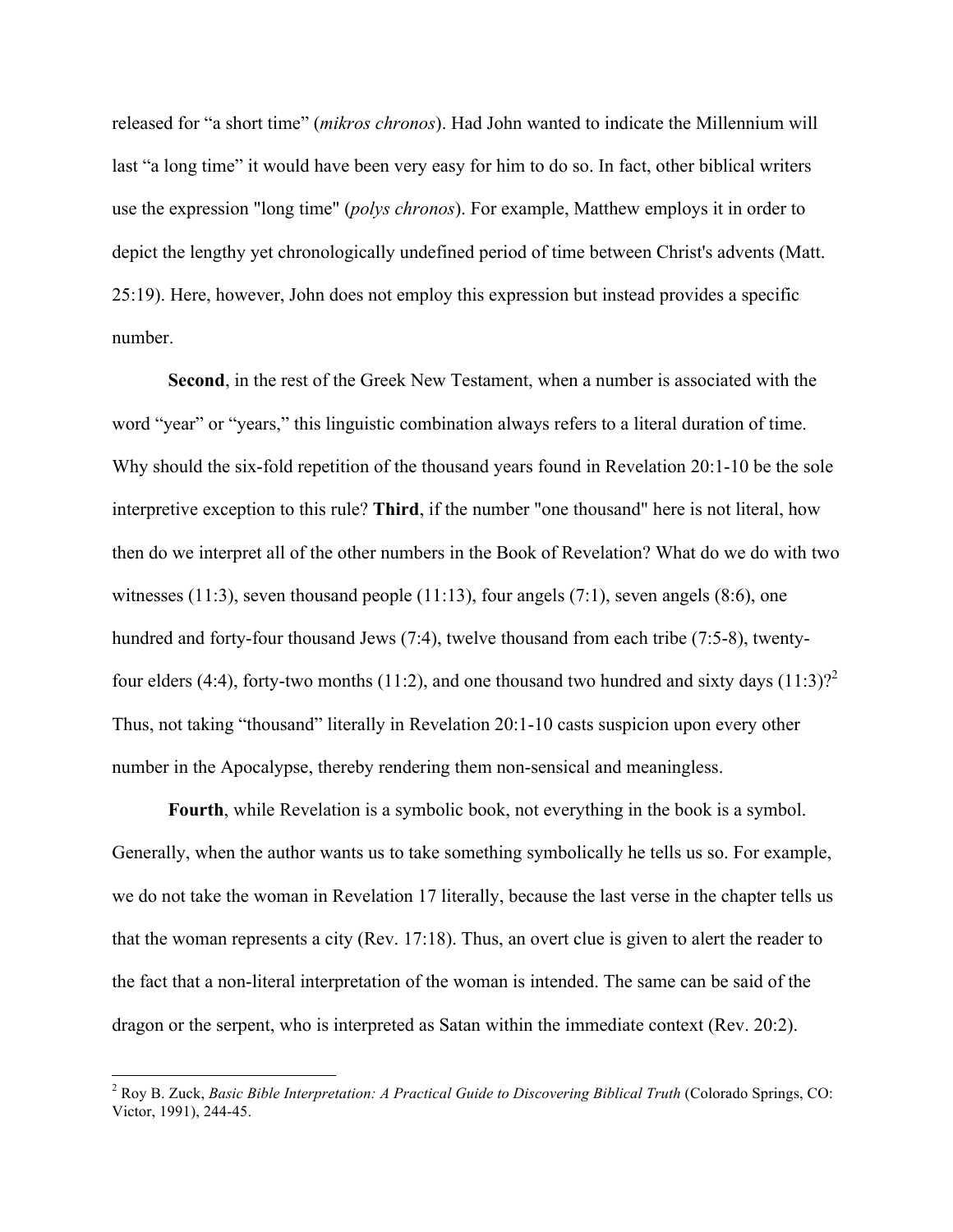However, in Revelation 20, the number "one thousand" is listed over and over again with nothing in the text telling us that anything but a literal number is in view.

Sometimes, allegorical interpreters appeal to Psalm 50:10 as a justification for taking the number thousand in Revelation 20:1-10 non- literally.<sup>3</sup> Psalm 50:10 says, "For every beast of the forest is Mine, The cattle on a thousand hills." The "logic" of the non-literalist is as follows: since this verse indicates that God owns everything, then "thousand" in this same passage is obviously a symbolic number. Certainly God owns the cattle on the thousand and first hill as well since He owns it all. Because "thousand" is non-literal in Psalm 50:10, it must also be nonliteral in Revelation 20:1-10. However, not only does this argument ignore the four aforementioned reasons for taking "thousand" literally in Revelation 20:1-10, but it also ignores the reality of Hebrew poetry. Unlike the poetry that Westerners are accustomed to, Jewish poetry rhymed ideas rather than sounds. Therefore, the Jews employed parallelism in their poetry. Thus, both clauses in any given verse must be understood together or in harmony with one another. Psalm 50:10 represents an example of synonymous Hebrew parallelism where the first line restates the same idea found in the second line but in different words. In such a context, "thousand" is obviously symbolic and non-literal since it is restating the notion that every beast of the forest belongs to the Lord through the figurative use of "thousand." In other words, we know that "thousand" in Psalm 50:10 is non-literal since the context, or synonymous Hebrew parallelism, demands it. However, there is no similar synonymous Hebrew parallelism in any of John's uses of "thousand" in Revelation 20:1-10. Rather, John simply uses the number "thousand" in a straight forward way. Thus, any attempt to symbolize "thousand" in Revelation 20:1-10 on the basis of the same term's symbolic expression in Psalm 50:10 is tantamount to

 <sup>3</sup> Gentry, *He Shall Have Dominion*, 347; Hank Hanegraaff, *The Apocalypse Code* (Nashville, TN: Nelson, 2007), 127.